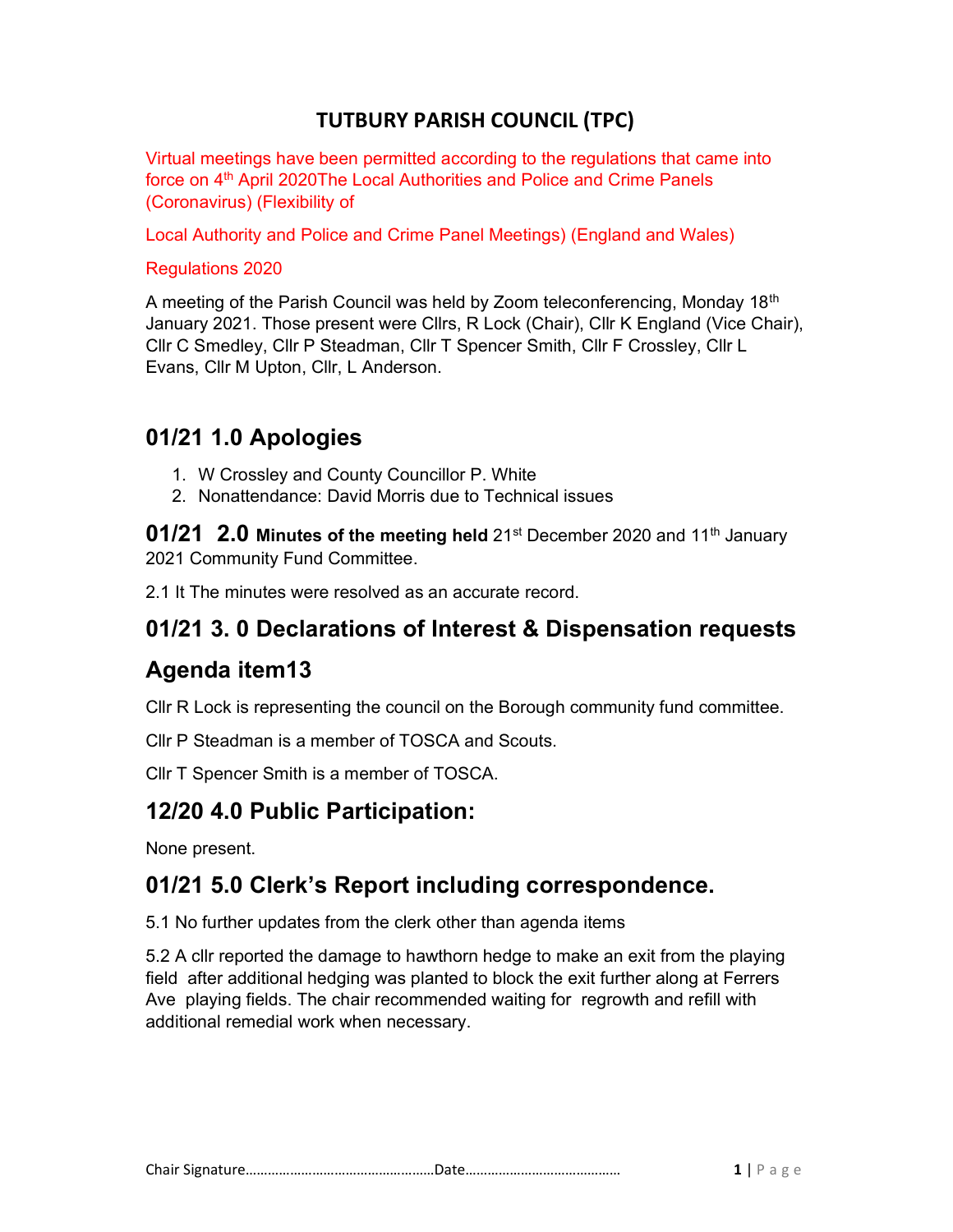# 01/21 6. Borough and County Council Report

6.1 County Councillor P White sent his apologies and updates via email. He confirmed that following considerable delays due to the long legal process required to deal with a small number of objections lodged against the highways . The scheme for Tutbury, road safety improvements and changes to traffic regulations will be implemented this spring.

#### 6.2 To receive an update on Outstanding Highways project (PW)

Cllr White has received confirmation that a study will be completed into options to reduce speeding on the A511 together with options to improve safety on Green Lane. He expects this to be underway this spring.

6.3 Cllr White updated the Parish Council that the vaccination programme in Staffordshire is progressing considerably quick er than in many other areas of the UK. As of Friday 15<sup>th</sup> Jan 2021, 53% of residents in the initial four categories of priority recipients had been vaccinated (the average for the UK is in the mid-30s) and the County Council is working with the Department of Health and Social Care to further accelerate this rollout.

#### 6.4 Antisocial Behaviour.

After the cricket club was subject to vandalism the club has managed to recoup some funds through donations to repair the damage. The police have made a couple of arrests and warnings have been issued. Incidents have reduced slightly. A member commented that Lockdown has caused a rise in cases, but this has not been seen across the county. Covid fines have been issued. A member was aware that the railings around the drainage area on Heritage Park was vandalised, but local residents called the police, who responded.

6.5 Improvements to Burton High Street have continues through lockdown.

6.6 Bridge Street pavements are due to be cleared week commencing 18th Jan.

### 6.7 Bin provision

 6.7.1 A member questioned why residents of 6 years on Heritage Park do not have any bins in that area. In addition, 50% of trees planted by the developer have died a member questioned if they will be replaced by the developer? Would the developer replace ones on the original plans? Cllr Raybould agreed to investigate this with the developer.

6.7.2 A member reported that the dog bins at each end of Elm Lane are falling apart and need replacing, Cllr Raybould reported that there had been a delay in replacing bins in High Street so he would raise these bins as a priority over High Street.

|--|--|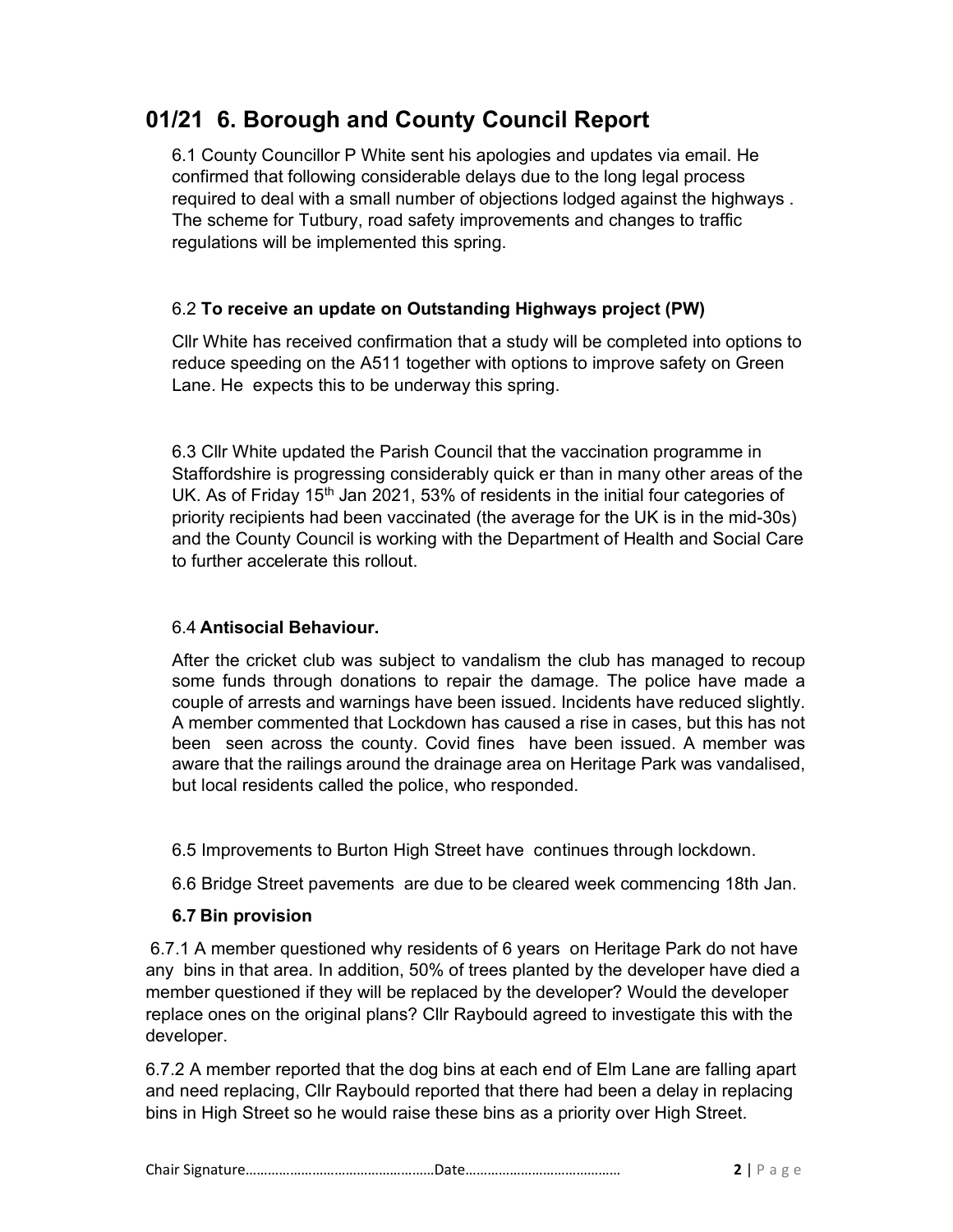6.7.3 Larger bins near the playing fields at Cornmill Lane and Ferrers Avenue are required due to a problem with overflowing waste, the bin at Ferrers Avenue is only for dog waste. A request has also been received for a new bin to be sited at the Park on Cromwell Close. Cllr Gaskin and Cllr Raybould would follow up these requests.

6.7.4 Cllr Gaskin assured members food waste bins will be in place before end of the current term of office for the Borough Council.

#### 6.8 Air quality monitoring

Monitors have been placed in 4 places in and around the village. Cllr G Raybould is working with County Councillor White on this, Cllr Raybould agreed to follow this up.

6.9 A member reported that a resident on Primrose drive has complaints about the hedge that has died since planted by the developer on Green Lane, bur has been reassured by the developer that more hedging will be replaced in the gap where the previous farmgate was.

6.10 Cllr Gaskin reported that the Deputy Leader of the Borough Council who is responsible for the £250k Tutbury Community fund will be willing to attend the next Parish council Meeting. A consultation period is currently underway to allow members of the public to ask questions regarding the scheme.

6.11 A member noted that a resident was pleased that the a tree issue at Ferrers Ave has been sorted and that the hole in Duke Street has been filled in.

# 01/21 7. 0To review and respond to a resident request for a bus shelter for the Derby route on High Street.

7.1 Members asked if this request was supported by others.

7. Members raised concern that High street was a Conservation area and there was limited space for an additional shelter. It was suggested that there may be more room on Burton Street near the substation.

#### Resolution

A member agreed to look into the viability of siting a shelter and the possibility of Burton Street location. The clerk will respond to the resident.

# 01/21 8.0 To review and respond to the request from a resident for more grit bins.

 8.1The clerk informed the council that new grit bin requests can be logged on the County Council website under report a fault and there is a map of the current grit

|--|--|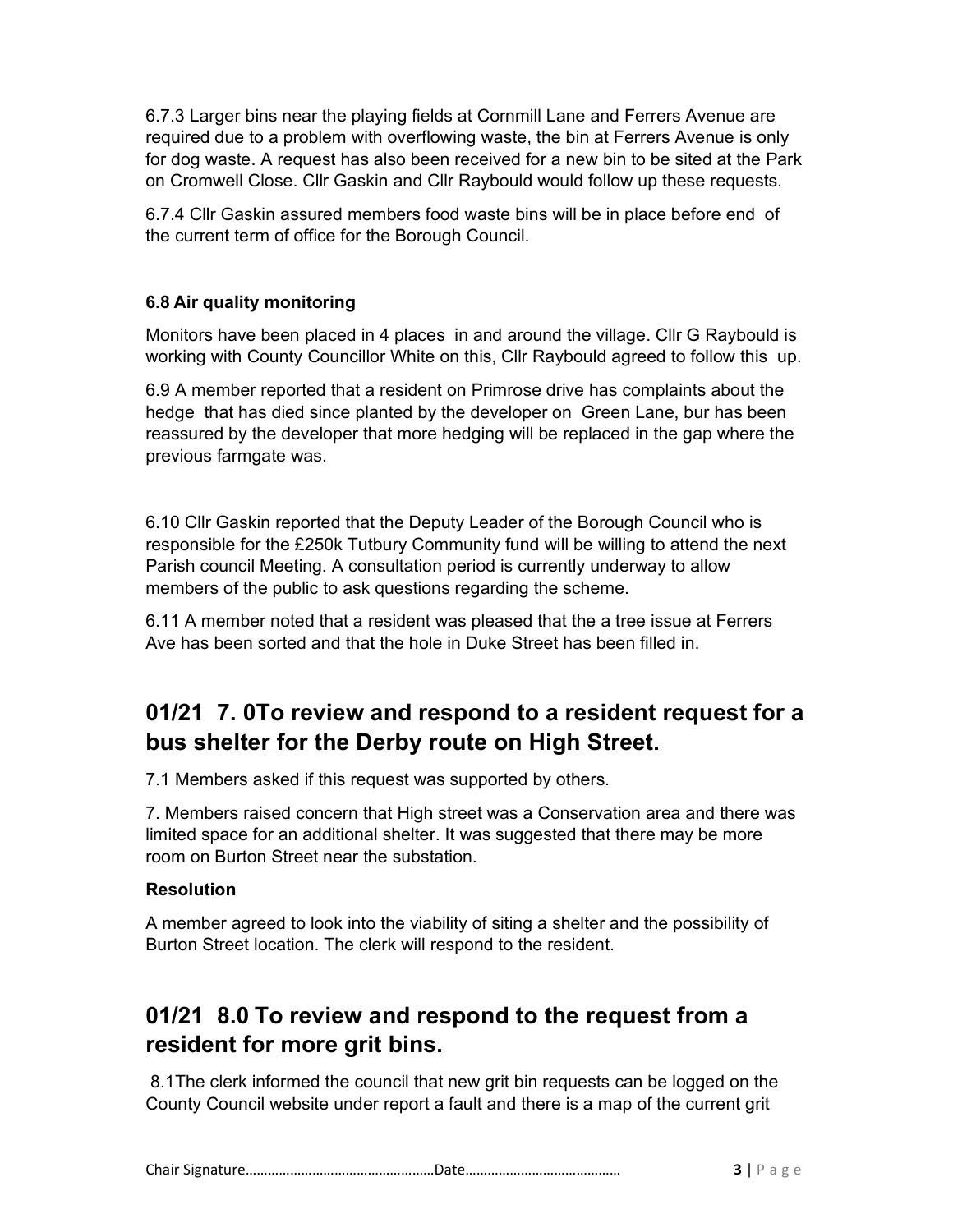bins in Staffordshire and the gritting routes. There is not a grit bin at the end of Holts Lane at the junction of Redhill lane. It was reported that this is the bus route and would be gritted in severe conditions.

#### **Resolution**

A member proposed the Parish Council support the resident by requesting an additional grit bins at the junction of Redhill and Holts Lane near the bus shelter, if itis required. Cllrs voted in favour. The clerk will respond to the resident.

The clerk suggested that clarification should be sought regarding gritting pavements as some members raised concern regarding this.

# 01/21 9.0 To consider and approve the additional financial regulations for the RFO to use a debit card for council purchases.

Recommended addition to the Financial regulations.

Any Debit Card issued for use will be specifically restricted to the RFO and will also be restricted to a single transaction maximum value of £150 or £500 if it is authorised by the clerk and the chair. Larger amounts in excess of this must be authorised by council or finance committee in writing before any transaction is made.

Any transactions made on the debit card should be reported at the next council meeting.

The debit card should not be used to withdraw cash unless it is approved by the council. The parish council do not operate a petty cash system.

Cllrs were in favour of a debit card. It was suggested that a debit card be linked to an account with limited funds, to safeguard the council from fraud or loss.

#### **Resolution**

Councilors voted in favour to apply for a debit card from a limited fund account. The clerk will investigate this and amend the financial regulations accordingly.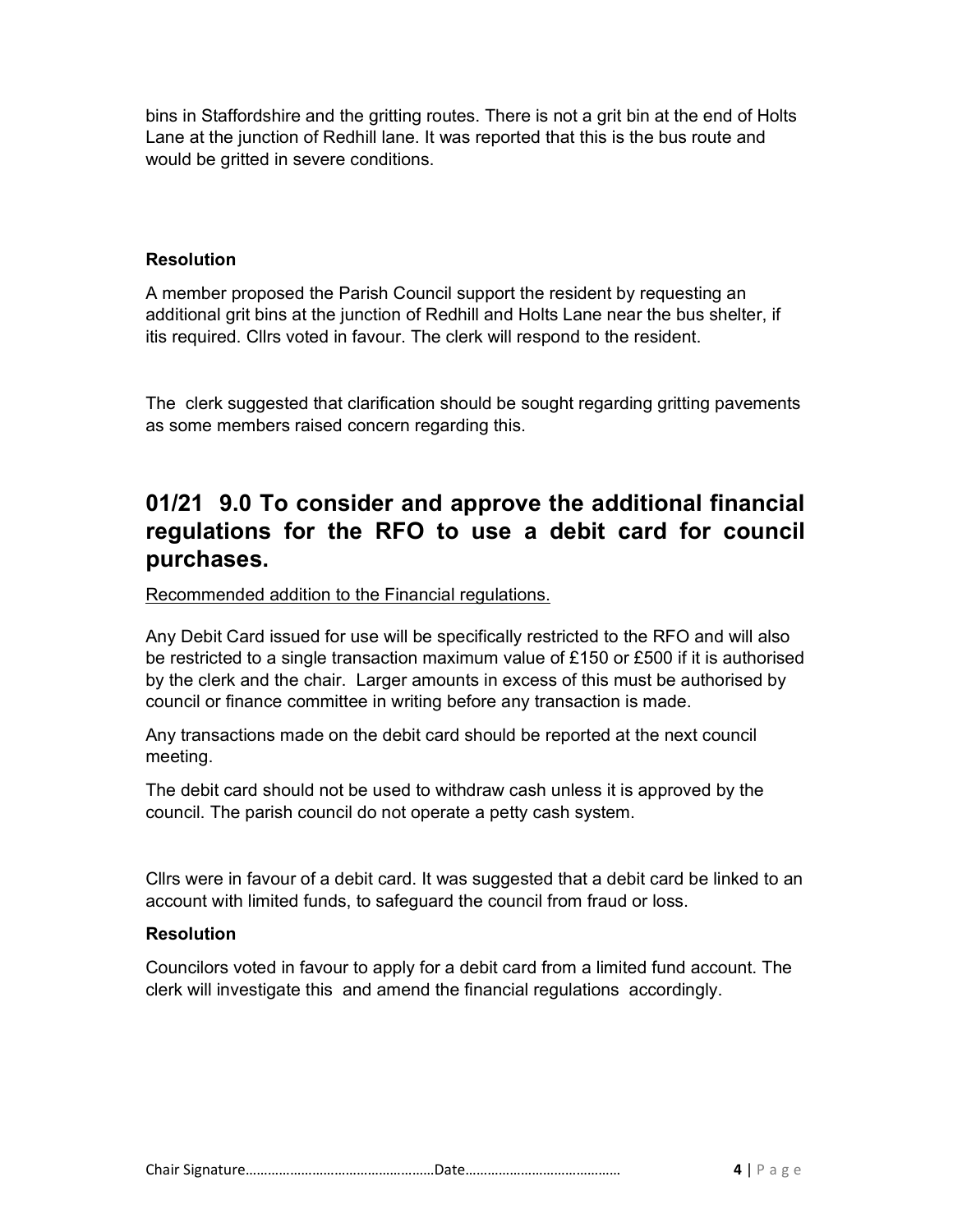# 01/21 10.0To receive a budget update.

See separate reports in appendices.

Net Position 18.01.21

Bank Reconciliation

10.1 The clerk distributed the budget update and commented that due Covid restrictions expenditure had been lower than predicted. Members commented that there is a healthy reserve and that the reports were clearer now that the mew accounts package is being used.

10.2 A member suggested that the Grant budget could be utilised for Covid related grant scheme and the existing grant application could be changed to accommodate related applications.

**Resolutions** 

A member agreed to investigate making recommend changes to the existing grant procedure to create a Covid grant scheme.

### 01/21 11.01. To plan the annual parish meeting

The annual parish meeting where parishioners are invited to hear the chair's report, usually takes place the first or second week in May prior to the annual meeting of the council.

Members agreed that it was unlikely that restrictions for face-to-face meetings to go ahead and would wait for an update from the Parish Council Association before planning a meeting. Any meeting within the current restrictions would have to be virtual.

# 01/21 12.01To approve Accounts for Payment.

Cllrs voted to approve the payments.

| <b>Payment List</b><br>18.01.21     |                                                                   |                                 |            |            |          |
|-------------------------------------|-------------------------------------------------------------------|---------------------------------|------------|------------|----------|
| Code                                | Description                                                       | Supplier                        | <b>Net</b> | <b>VAT</b> | Total    |
| <b>Playing Field</b><br>Maintenance | <b>Ferrers Avenue</b><br><b>Playing Fields</b><br>boundary Repair | RB Landscaping                  | 1,160.00   | 0.00       | 1,160.00 |
| Street & Bus Shelter<br>Cleaning    | Street cleaning and<br>maintenance                                | M Guest                         | 338.00     | 0.00       | 338.00   |
| Changing Room<br>Maintenance        | Legionella Control                                                | <b>Sterilizing Services Ltd</b> | 36.00      | 7.20       | 43.20    |
| <b>Planter Maintenance</b>          | Planters Empty and<br>Refill                                      | <b>Firs Farm Nursery</b>        | 689.68     | 137.94     | 827.62   |

|--|--|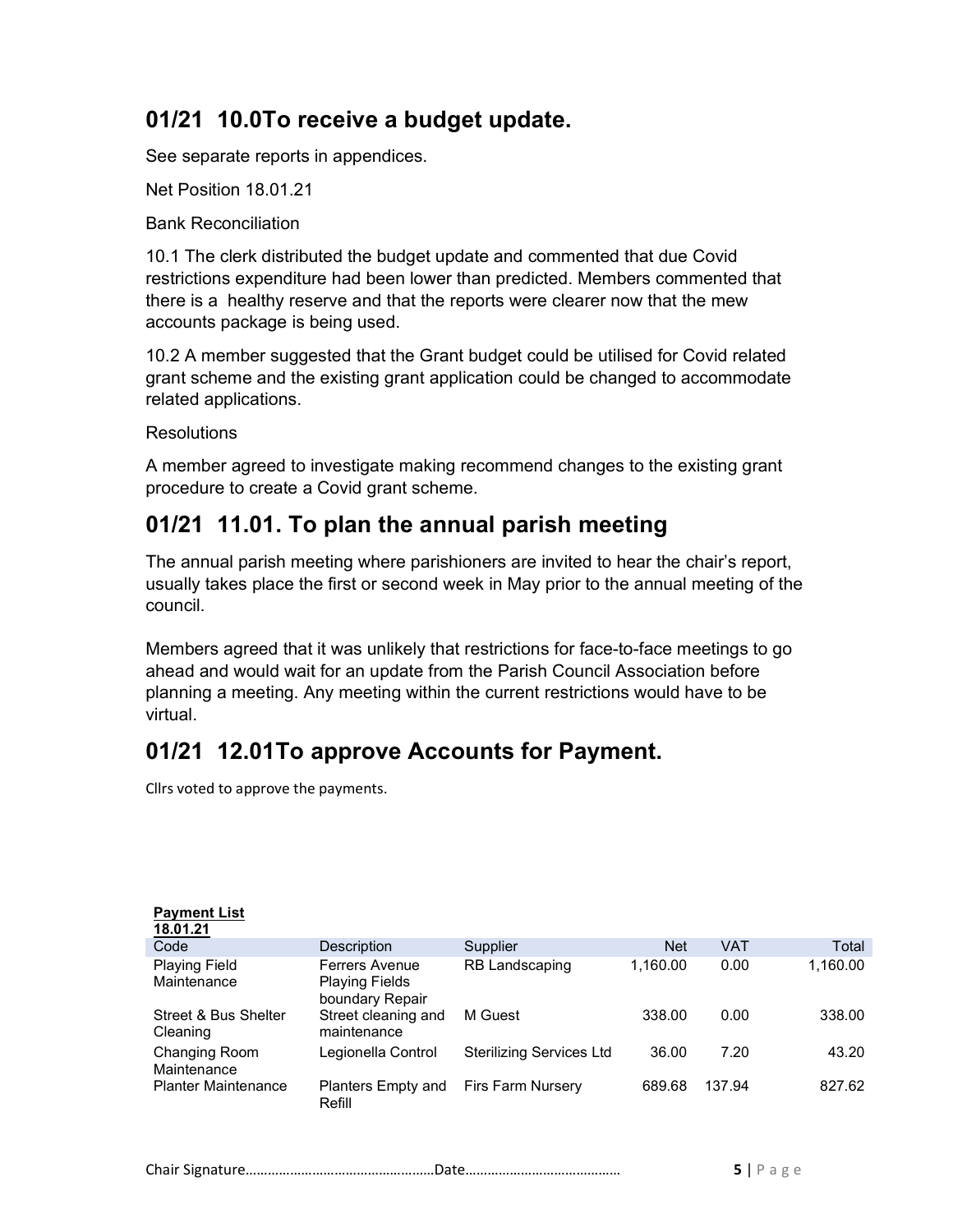| ΙT<br>Maintenance/Website               | website WordPress<br>fee fees              | Go Daddy                                           | 503.64   | 100.73 | 604.37   |
|-----------------------------------------|--------------------------------------------|----------------------------------------------------|----------|--------|----------|
| <b>Hire of Premises</b>                 | Zoom Meeting<br>Software                   | Karen Duffill (ZOOM)                               | 11.99    | 2.40   | 14.39    |
| Clerk's Salary                          | <b>Clerks Salary</b>                       | Karen Duffill                                      | 953.86   | 0.00   | 953.86   |
| Clerk's Expenses                        | <b>Clerks Expenses</b>                     | Karen Duffill                                      | 31.00    | 0.00   | 31.00    |
| <b>Employer's National</b><br>Insurance | National Insurance                         | <b>HMRC</b>                                        | 103.79   | 0.00   | 103.79   |
| Pension                                 | Clerks Employer<br>Pension                 | Staffordshire County<br>Pension Fund               | 297.52   | 0.00   | 297.52   |
| Employees' Pension                      | <b>Employee Pension</b><br>Contribution    | <b>Staffordshire County</b><br><b>Pension Fund</b> | 163.92   | 0.00   | 163.92   |
|                                         |                                            |                                                    | 4,289.40 | 248.27 | 4,537.67 |
| <b>Direct Debits</b>                    |                                            |                                                    |          |        |          |
| Changing Room<br>Power & Water          | Changing Rooms<br><b>Water Supply</b>      | Pennon Water                                       | 11.00    | 0.00   | 11.00    |
| Changing Room<br>Power & Water          | Changing Room<br><b>Electricity Supply</b> | Opus Energy                                        | 18.06    | 0.90   | 18.96    |

# 01/21 13. To receive a report from the Community Fund Committee to consider and approve the following proposals.

Due to the interests declared the vice chair was appointed to this agenda item. Cllrs allowed the councillors that had declared an interest to inform members of the discussions from the committee meeting and offer clarification but would not be able to vote.

The vice chair clarified from the minutes of the community fund meeting the options for the councillors to resolve:

The Tutbury fund committee recommended that the Tutbury Community Fund should be secured for a legacy for the village benefiting the whole community.

- 1. To submit a bid for a community building at Cornmill Lane
- 2. To investigate securing and improving the TOSCA building at Cornmill Lane

3.To improve the Cornmill Lane facilities including improving the tennis court, security, lighting drainage, car parking, changing rooms and access to the current facilities.

The vice chair reiterated that the parish council resolved in a meeting 18.9.17 to provide a community building. A member questioned where the remaining funds would be acquired from to build a new building. Members also questioned if there was and permissions from the land owner to build a new building.

|--|--|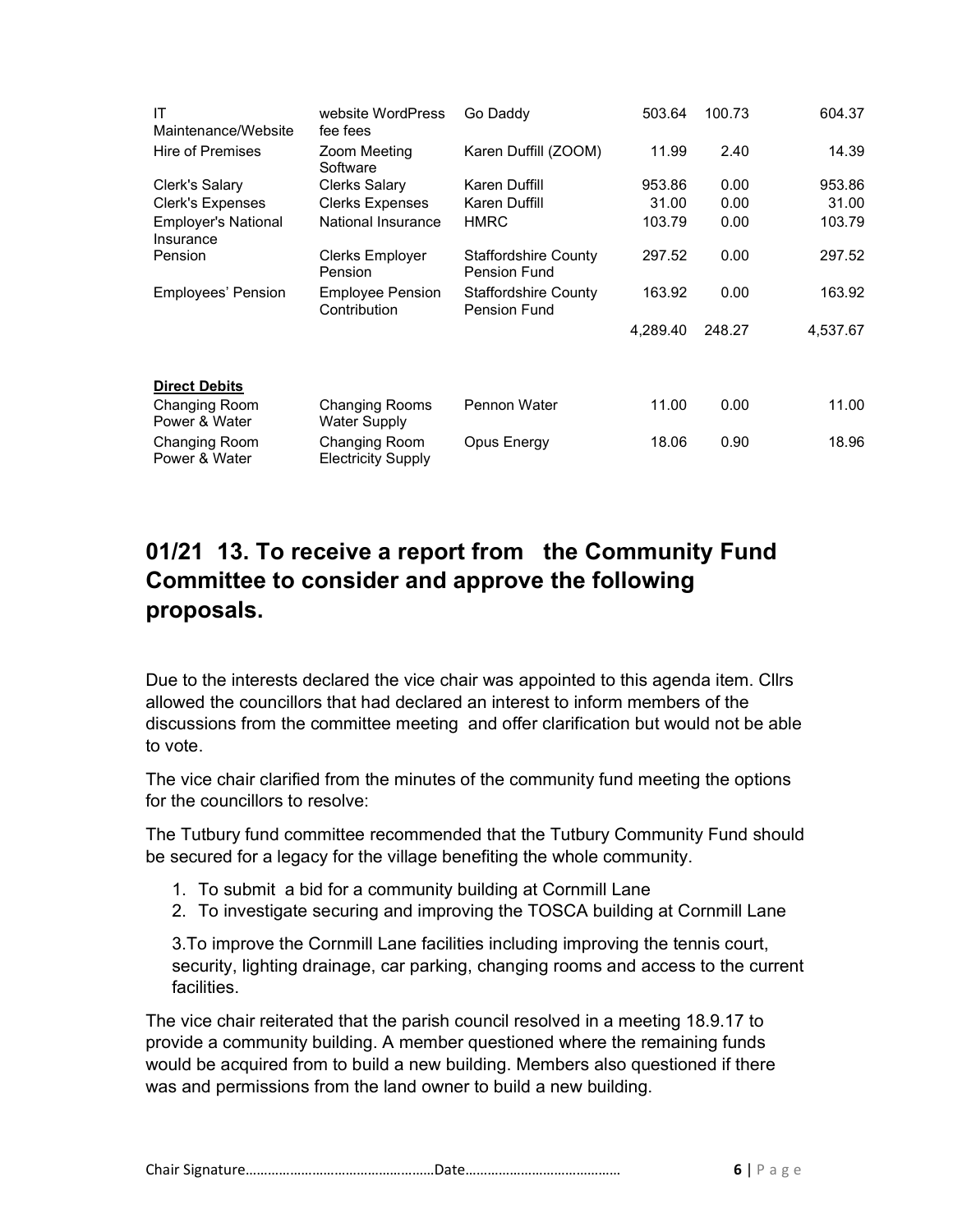The Tutbury Old School Association is already supported by the parish council. Members questioned the ownership of the Tosca community building.

The vice chair clarified that these options were proposed so these issues raised could be investigated if the council voted to explore the options.

Cllr F Crossley requested it to be minuted that he did not want to vote for any of the options. He believed that the process was flawed. Other members declined to vote.

The committee was not formed to make decisions on other applications, the Borough Council will make those decisions. The committee met to discuss the way forward for the council to investigate submitting their own bid.

Borough Cllr S Gaskin reported that the Borough Council Deputy Leader George Alen is willing to attend the next Parish Council meeting and answer any questions if required. Members agreed that this would be beneficial.

### 01/21 14.0 Items for the next Agenda

- To review existing policies
- Borough Cllr G Allen on the Tutbury Fund
- Installation of new Flag brackets,
- Risk analysis
- Plans for the Triangle.
- Covid Grant Scheme New Bus shelter assessment progress

# 01/21 15 Date of Next Meeting

15<sup>th</sup> February Full Council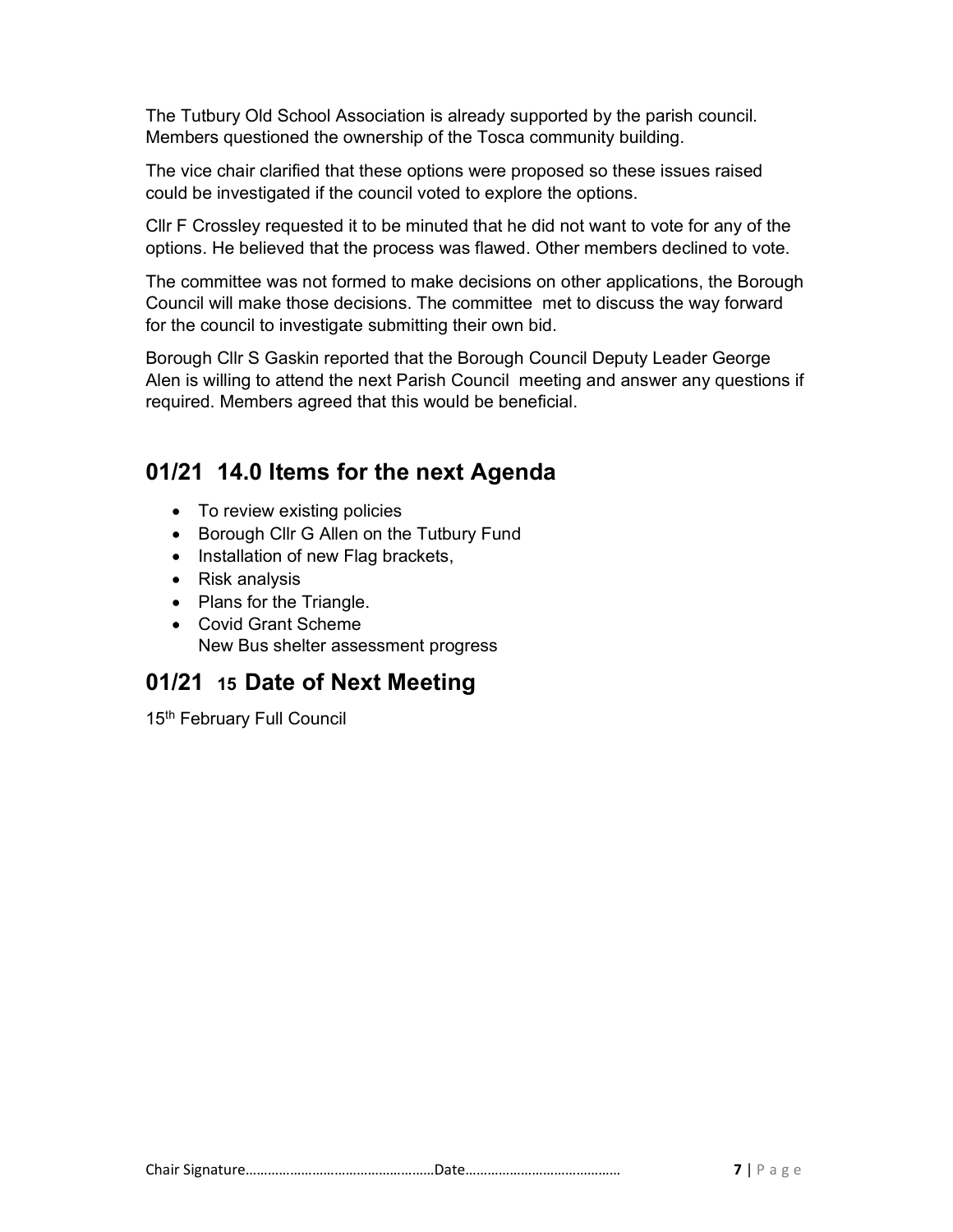#### Appendix 1Tutbury Parish Council Net Position by Cost Centre and Code (Between 01/04/2020 and 18/01/2021)

#### Cost Centre Name

| Administration |                                      |             | Receipts      |         |               | Payments   | <b>Current Balance</b> |
|----------------|--------------------------------------|-------------|---------------|---------|---------------|------------|------------------------|
| Code           | Title                                | Bal. B/Fwd. | <b>Budget</b> | Actual  | <b>Budget</b> | Actual     | <b>Budget</b>          |
| 27             | <b>Accounts Software</b>             | 0.00        | 0.00          | 0.00    | 300.00        | 283.00     | 17.00                  |
| 16             | Advertisements/Promotions            | 0.00        | 0.00          | 0.00    | 800.00        | 0.00       | 800.00                 |
| 19             | Audit Charges                        | 0.00        | 0.00          | 0.00    | 455.00        | 324.90     | 130.10                 |
| 20             | Bank Charges/Legal Fees              | 0.00        | 0.00          | 0.00    | 0.00          | 0.00       | 0.00                   |
| 8              | <b>Clerk's Expenses</b>              | 0.00        | 0.00          | 0.00    | 300.00        | 286.00     | 14.00                  |
| 13             | <b>Clerk's Overtime</b>              | 0.00        | 0.00          | 0.00    | 0.00          | 0.00       | 0.00                   |
|                | Clerk's Salary                       | 0.00        | 0.00          | 0.00    | 10,700.0      | 9,538.56   | 1,161.44               |
|                |                                      |             |               |         |               |            |                        |
| 25             | Clerk's Training                     | 0.00        | 0.00          | 0.00    | 500.00        | 0.00       | 500.00                 |
| 24             | <b>Cllr Training</b>                 | 0.00        | 0.00          | 0.00    | 200.00        | 200.00     | 0.00                   |
| 23             | Cllr's Expenses                      | 0.00        | 0.00          | 0.00    | 0.00          | 0.00       | 0.00                   |
| 11             | <b>Employees Pension</b>             | 0.00        | 0.00          | 0.00    | 2,000.00      | 1,639.21   | 360.79                 |
| 10             | <b>Employer's National Insurance</b> | 0.00        | 0.00          | 0.00    | 1,300.00      | 1,037.90   | 262.10                 |
| 18             | <b>Hire of Premises</b>              | 0.00        | 0.00          | 0.00    | 650.00        | 464.91     | 185.09                 |
| 14             | Insurance                            | 0.00        | 0.00          | 0.00    | 1,400.00      | 35.00      | 1,365.00               |
| 26             | IT Maintenance/Website               | 0.00        | 0.00          | 0.00    | 200.00        | 559.64     | $-359.64$              |
| 28             | Neighbourhood Development Plan       | 0.00        | 0.00          | 0.00    | 0.00          | 0.00       | 0.00                   |
| 12             | Pension                              | 0.00        | 0.00          | 0.00    | 3,200.00      | 2,719.05   | 480.95                 |
| 17             | Printing/Photocopying                | 0.00        | 0.00          | 0.00    | 350.00        | 28.98      | 321.02                 |
| 22             | <b>Publications</b>                  | 0.00        | 0.00          | 0.00    | 120.00        | 119.99     | 0.01                   |
| 64             | Refund                               | 0.00        | 220.00        | 220.00  | 0.00          | 0.00       | 0.00                   |
| 15             | Stationery                           | 0.00        | 0.00          | 0.00    | 120.00        | 25.92      | 94.08                  |
| 21             | Subscriptions                        | 0.00        | 0.00          | 0.00    | 800.00        | 692.50     | 107.50                 |
|                |                                      | £0.00       | 220.00        | £220.00 | 23,395.0      | £17,955.56 | 5,439.44               |

| Capital     |               |             |               | Receipts |               | Payments | <b>Current Balance</b> |
|-------------|---------------|-------------|---------------|----------|---------------|----------|------------------------|
| Code        | <b>Title</b>  | Bal. B/Fwd. | <b>Budget</b> | Actual   | <b>Budget</b> | Actual   | Budget                 |
| 63          | Picnic tables | 0.00        | 0.00          | 0.00     | 2,000.00      | 0.00     | 2,000.00               |
|             |               | £0.00       | 0.00          | £0.00    | 2,000.00      | £0.00    | 2,000.00               |
| Contingency |               |             |               | Receipts |               | Payments | <b>Current Balance</b> |

Chair Signature…………………………………………… Date…………………………………… 8 | P a g e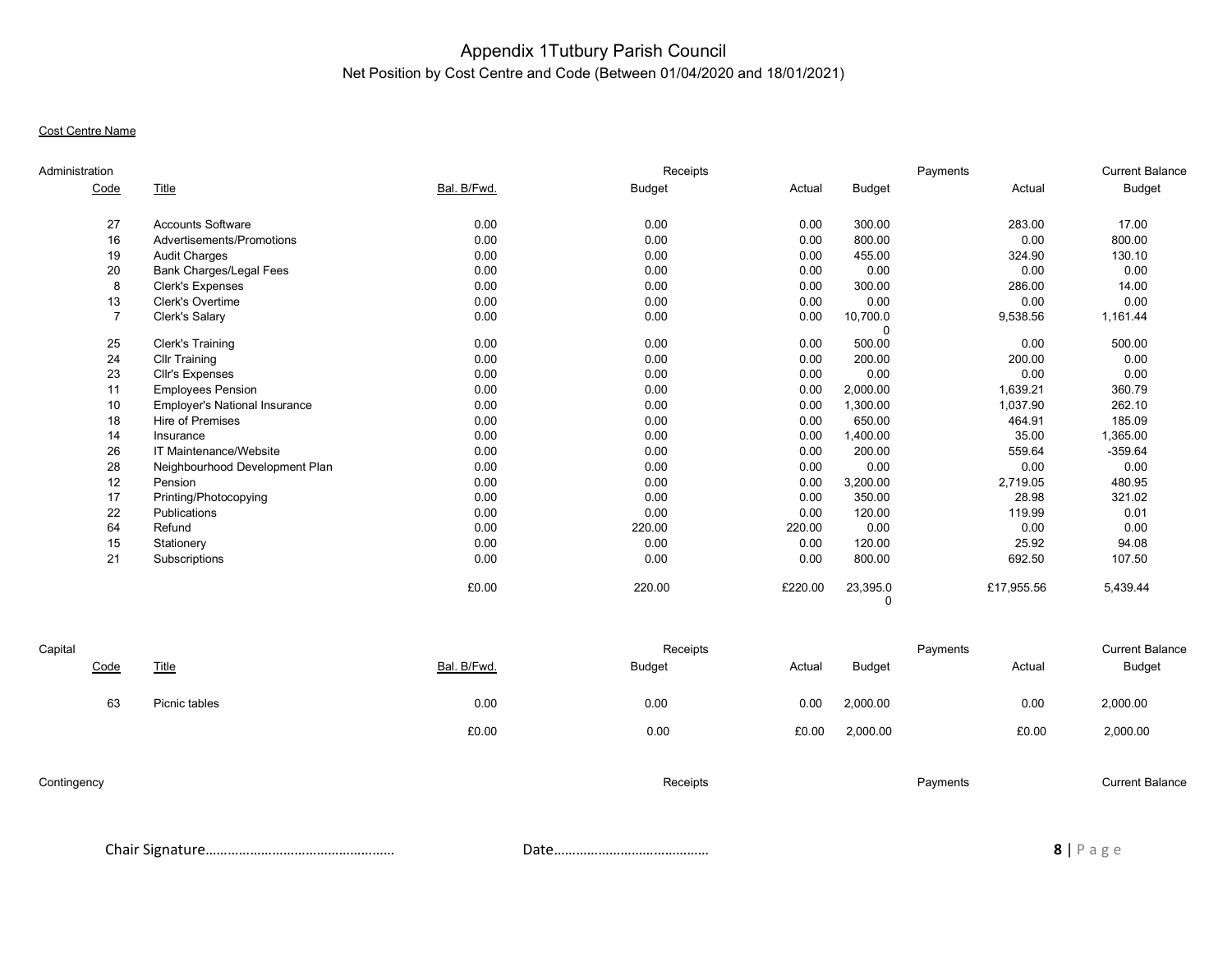| Code | <u>Title</u>                           | Bal. B/Fwd. | <b>Budget</b> | Actual | Budget        | Actual | Budget        |
|------|----------------------------------------|-------------|---------------|--------|---------------|--------|---------------|
| 52   | <b>Admin Contingency</b>               | 12,961.16   | 0.00          | 0.00   | 3.000.00      | 0.00   | 15,961.16     |
| 59   | Earmarked High Street Improvement      | 0.00        | 0.00          | 0.00   | 3.000.00      | 0.00   | 3,000.00      |
| 56   | Earmarked Laptop                       | 0.00        | 0.00          | 0.00   | 650.00        | 0.00   | 650.00        |
| 54   | Election                               | 0.00        | 0.00          | 0.00   | 5,000.00      | 0.00   | 5,000.00      |
| 61   | Footpath Development                   | 0.00        | 0.00          | 0.00   | 1,000.00      | 0.00   | 1,000.00      |
| 58   | <b>Parking Project</b>                 | 0.00        | 0.00          | 0.00   | 4,000.00      | 0.00   | 4,000.00      |
| 60   | Playing fields equipment               | 0.00        | 0.00          | 0.00   | 2,500.00      | 0.00   | 2,500.00      |
| 53   | TOSCA/Community Pledge LGA 1976<br>s19 | 0.00        | 0.00          | 0.00   | 4,000.00      | 0.00   | 4,000.00      |
| 57   | Tutbury Community support fund         | 0.00        | 0.00          | 0.00   | 4,000.00      | 0.00   | 4,000.00      |
|      |                                        | £12,961.16  | 0.00          | £0.00  | 27,150.0<br>0 | £0.00  | 40,111.1<br>6 |

|             | Highways, Footpaths & Bus Shelters |             | Receipts |        |               | Payments  | <b>Current Balance</b> |
|-------------|------------------------------------|-------------|----------|--------|---------------|-----------|------------------------|
| <u>Code</u> | <b>Title</b>                       | Bal. B/Fwd. | Budget   | Actual | <b>Budget</b> | Actual    | <b>Budget</b>          |
| 30          | <b>Bus Shelter Maintenance</b>     | 0.00        | 0.00     | 0.00   | 1.000.00      | 428.02    | 571.98                 |
| 32          | <b>Planter Maintenance</b>         | 0.00        | 0.00     | 0.00   | 2,000.00      | 1,379.36  | 620.64                 |
| 31          | Rights of Way Maintenance          | 0.00        | 0.00     | 0.00   | 1.000.00      | 350.00    | 650.00                 |
| 29          | Street & Bus Shelter Cleaning      | 0.00        | 0.00     | 0.00   | 4.000.00      | 3.042.00  | 958.00                 |
|             |                                    | £0.00       | 0.00     | £0.00  | 8.000.00      | £5,199.38 | 2.800.62               |

| Income |                               |             | Receipts  |            |               | Payments | <b>Current Balance</b> |
|--------|-------------------------------|-------------|-----------|------------|---------------|----------|------------------------|
| Code   | <b>Title</b>                  | Bal. B/Fwd. | Budget    | Actual     | <b>Budget</b> | Actual   | Budget                 |
| $\sim$ | <b>ESBC Tax Support</b>       | 0.00        | 2,001.00  | 2,001.00   | 0.00          | 0.00     | 0.00                   |
| $\sim$ | Interest                      | 0.00        | 11.00     | 5.11       | 0.00          | 0.00     | $-5.89$                |
|        | <b>Other Grants/Donations</b> | 0.00        | 0.00      | 0.00       | 0.00          | 0.00     | 0.00                   |
|        | <b>Playing Fields Charges</b> | 0.00        | 500.00    | 0.00       | 0.00          | 0.00     | $-500.00$              |
|        | Precept                       | 0.00        | 45,846.08 | 45,846.08  | 0.00          | 0.00     | 0.00                   |
| 6      | <b>VAT Reclaim</b>            | 0.00        | 2,407.42  | 2,407.42   | 0.00          | 0.00     | 0.00                   |
|        |                               | £0.00       | 50,765.50 | £50,259.61 | 0.00          | £0.00    | $-505.89$              |

Chair Signature…………………………………………… Date…………………………………… 9 | P a g e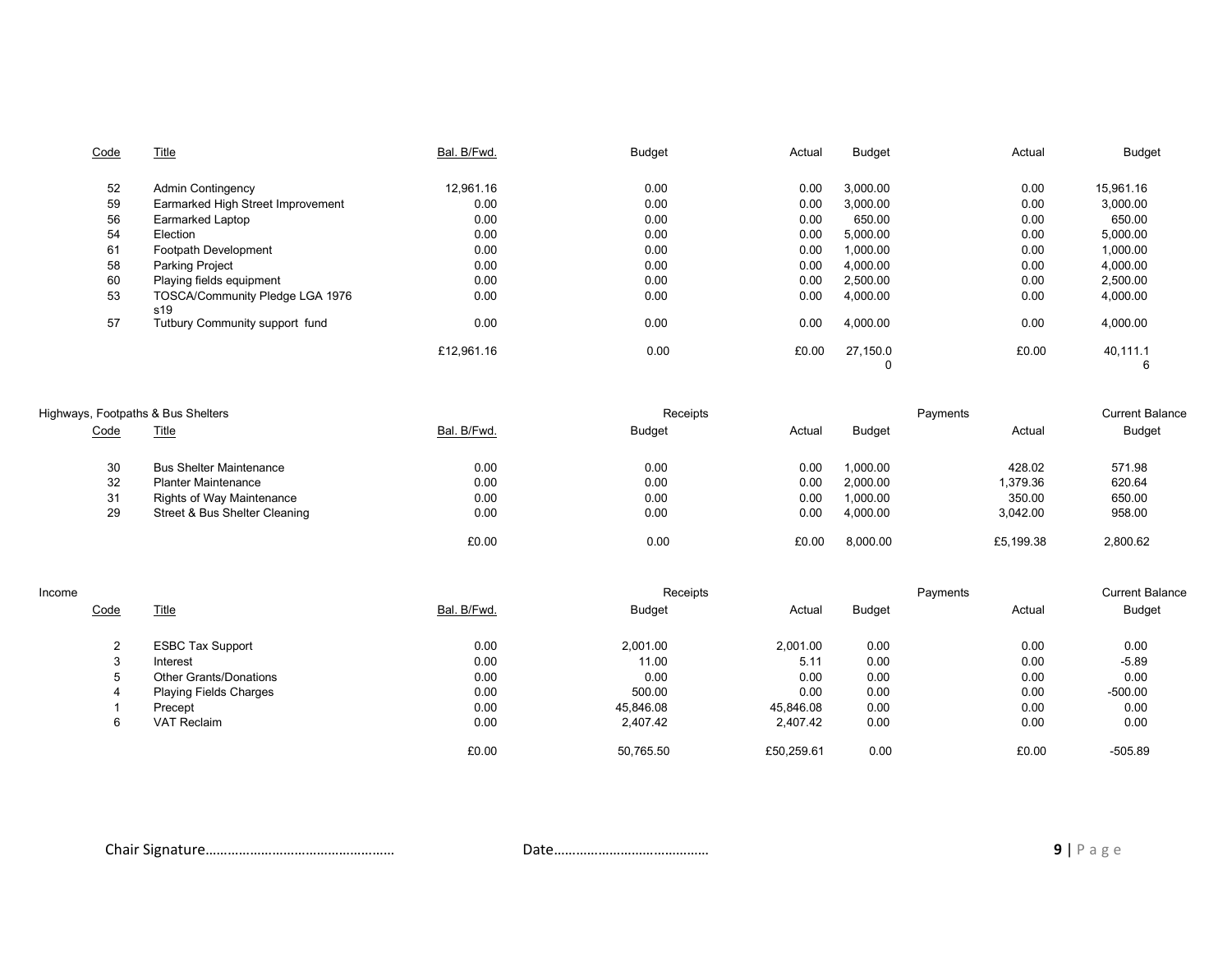| Parks & Open Spaces |                                       |             | Receipts |        |          | Payments  | <b>Current Balance</b> |
|---------------------|---------------------------------------|-------------|----------|--------|----------|-----------|------------------------|
| Code                | <b>Title</b>                          | Bal. B/Fwd. | Budget   | Actual | Budget   | Actual    | <b>Budget</b>          |
| 37                  | Caretaker Contract                    | 0.00        | 0.00     | 0.00   | 0.00     | 0.00      | 0.00                   |
| 36                  | Changing Room Maintenance             | 0.00        | 0.00     | 0.00   | 2,000.00 | 610.66    | 1,389.34               |
| 38                  | Changing Room Power & Water           | 0.00        | 0.00     | 0.00   | 850.00   | 393.63    | 456.37                 |
| 40                  | Churchyard Maintenance                | 0.00        | 0.00     | 0.00   | 3,000.00 | 2,000.00  | 1,000.00               |
| 39                  | Closed Church Yard Mowing             | 0.00        | 0.00     | 0.00   | 3,000.00 | 1,050.00  | 1,950.00               |
| 41                  | Elm Lane                              | 0.00        | 0.00     | 0.00   | 200.00   | 90.31     | 109.69                 |
| 34                  | <b>Playing Field Maintenance</b>      | 0.00        | 0.00     | 0.00   | 3,000.00 | 1,160.00  | 1,840.00               |
| 35                  | <b>Playing Fields Mowing Contract</b> | 0.00        | 0.00     | 0.00   | 3,200.00 | 0.00      | 3,200.00               |
| 33                  | <b>Playing Fields Rents</b>           | 0.00        | 0.00     | 0.00   | 1,300.00 | 2,513.87  | $-1,213.87$            |
| 42                  | <b>Triangle Maintenance</b>           | 0.00        | 0.00     | 0.00   | 1,000.00 | 175.00    | 825.00                 |
|                     |                                       | £0.00       | 0.00     | £0.00  | 17,550.0 | £7,993.47 | 9,556.53               |

| Section Charities & 137 |                                   | Receipts    |               |            | Payments      |            | <b>Current Balance</b> |  |
|-------------------------|-----------------------------------|-------------|---------------|------------|---------------|------------|------------------------|--|
| Code                    | <b>Title</b>                      | Bal. B/Fwd. | <b>Budget</b> | Actual     | Budget        | Actual     | <b>Budget</b>          |  |
| 51                      | Best Kept Village                 | 0.00        | 0.00          | 0.00       | 300.00        | 0.00       | 300.00                 |  |
| 45                      | <b>Christmas Decorations</b>      | 0.00        | 0.00          | 0.00       | 200.00        | 0.00       | 200.00                 |  |
| 62                      | Flag Brackets and Poles           | 0.00        | 0.00          | 0.00       | 2,600.00      | 0.00       | 2,600.00               |  |
| 44                      | Flower & Bulb Planting            | 0.00        | 0.00          | 0.00       | 0.00          | 0.00       | 0.00                   |  |
| 43                      | Grants                            | 0.00        | 0.00          | 0.00       | 5,000.00      | 100.00     | 4,900.00               |  |
| 47                      | Remembrance Day                   | 0.00        | 0.00          | 0.00       | 400.00        | 0.00       | 400.00                 |  |
| 48                      | Town Twinning LGA 1972 s144       | 0.00        | 0.00          | 0.00       | 1,000.00      | 0.00       | 1,000.00               |  |
| 46                      | Tutbury Events/Commemoration s137 | 0.00        | 0.00          | 0.00       | 1,500.00      | 155.91     | 1,344.09               |  |
|                         |                                   | £0.00       | 0.00          | £0.00      | 11,000.0<br>0 | £255.91    | 10,744.0<br>9          |  |
| NET TOTAL               |                                   | £12,961.16  | 50,985.50     | £50,479.61 | 89,095.0      | £31,404.32 | 70,145.95              |  |

# Appendix 2 Tutbury Parish Council

Bank Reconciliation at 29/12/2020

Cash in Hand 01/04/2020 51,796.73

Chair Signature…………………………………………… Date…………………………………… 10 | P a g e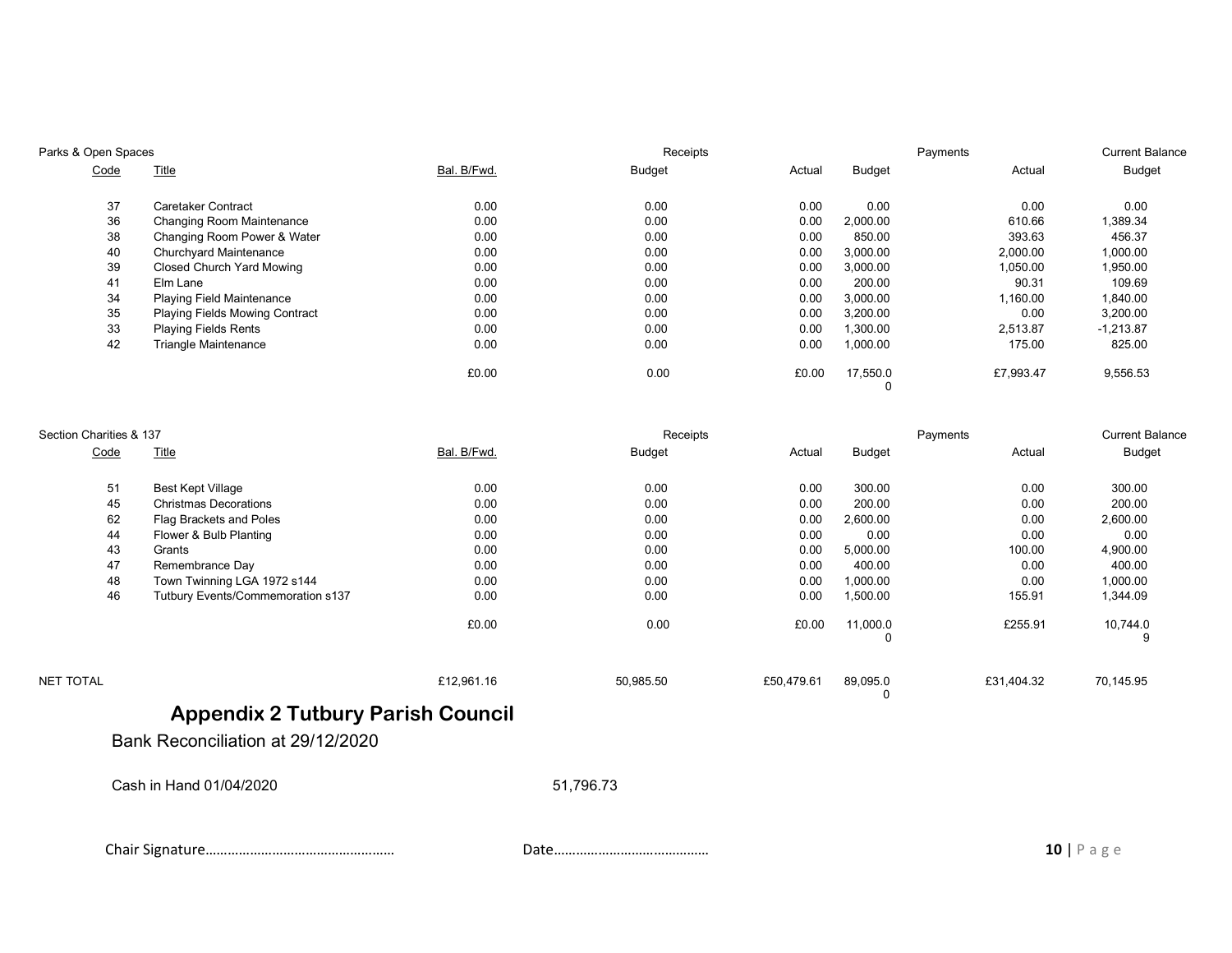|   | <b>ADD</b>                                 |            |           |            |  |  |
|---|--------------------------------------------|------------|-----------|------------|--|--|
|   | Receipts 01/04/2020 - 29/12/2020           |            |           | 50,479.61  |  |  |
|   |                                            |            |           | 102,276.34 |  |  |
|   | <b>SUBTRACT</b>                            |            |           |            |  |  |
|   | Payments 01/04/2020 - 29/12/2020           |            |           | 28,190.84  |  |  |
| A | Cash in Hand 29/12/2020<br>(per Cash Book) |            |           | 74,085.50  |  |  |
|   | Cash in hand per Bank Statements           |            |           |            |  |  |
|   | Petty Cash                                 | 09/12/2020 | 0.00      |            |  |  |
|   | <b>Business Account</b>                    | 09/11/2020 | 2,627.21  |            |  |  |
|   | Instant Access Account                     | 09/12/2020 | 19,074.38 |            |  |  |
|   | <b>Current Account</b>                     | 29/12/2020 | 52,383.91 |            |  |  |
|   |                                            |            |           | 74,085.50  |  |  |
|   | Less unpresented payments                  |            |           | 0.00       |  |  |
|   |                                            |            |           | 74,085.50  |  |  |
|   | Plus unpresented receipts                  |            |           | 0.00       |  |  |
| B | <b>Adjusted Bank Balance</b>               |            |           | 74,085.50  |  |  |
|   | <b>Bank Reconciliation at 29/12/2020</b>   |            |           |            |  |  |
|   | Cash in hand per Bank Statements           |            |           |            |  |  |
|   |                                            |            |           |            |  |  |

Chair Signature…………………………………………… Date…………………………………… 11 | P a g e